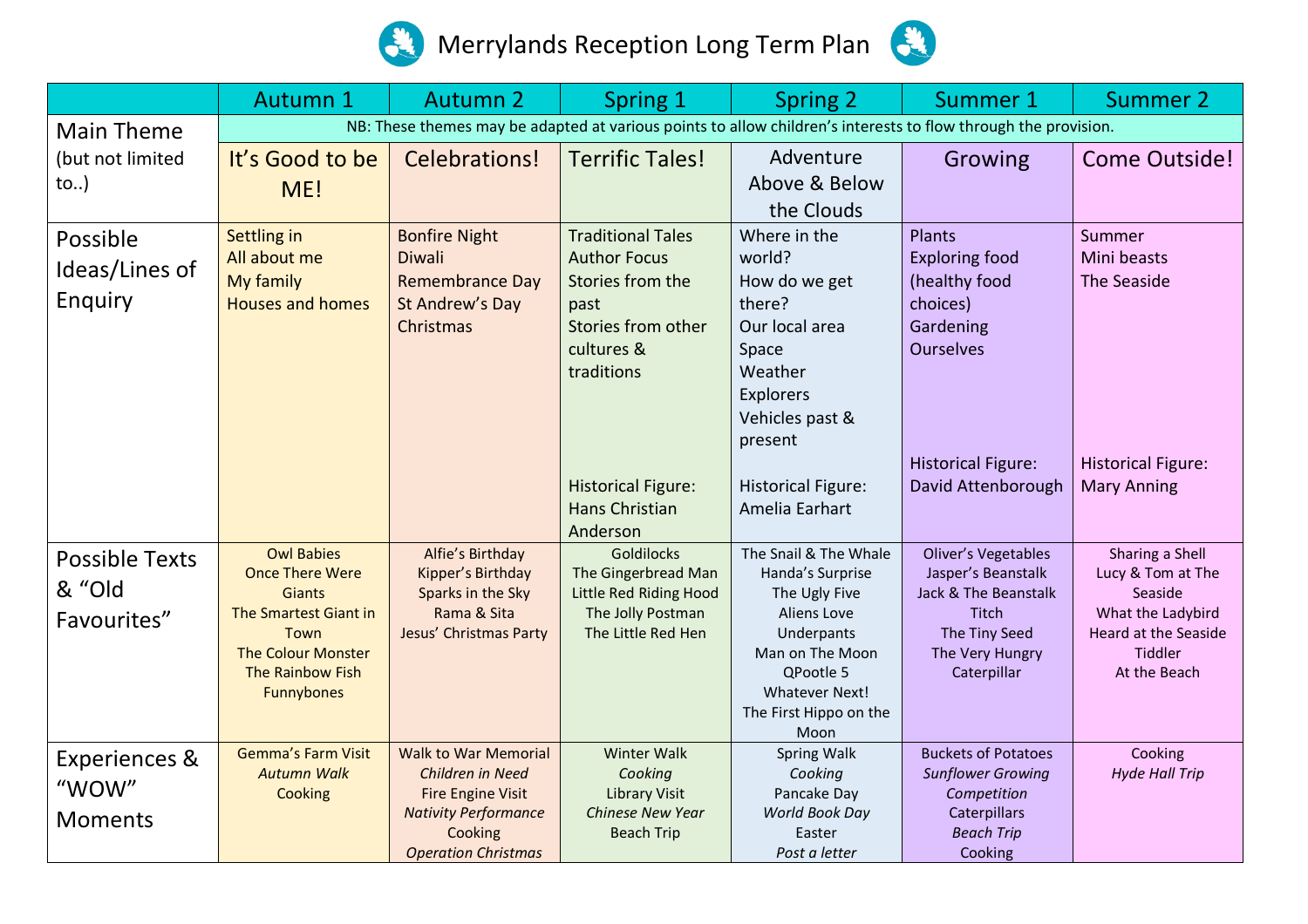



*Child Shoeboxes*

|                                                                                                                                                                                                                                            | <b>Autumn 1</b>                                                                                                                                                                                                                                                                                                                                                        | <b>Autumn 2</b>                                                                                                                                                                                                                               | Spring 1                                                                                                                                                                                                                                                                                                                        | Spring 2                                                                                                                                                                                                                                     | Summer 1                                                                                                                                             | Summer 2                                                                                                                                                                                                                                   | <b>ELG</b>                                                                                                                                                                                                                                                                                                                                                                                                                                                                                                                                                                                                                                                                                                                                                                                                                                                                                                                                                                                                                                                                                                                                                                                                                                                                                                                                                                                                                                                                                                                                                                                                                                                                                                                                 |
|--------------------------------------------------------------------------------------------------------------------------------------------------------------------------------------------------------------------------------------------|------------------------------------------------------------------------------------------------------------------------------------------------------------------------------------------------------------------------------------------------------------------------------------------------------------------------------------------------------------------------|-----------------------------------------------------------------------------------------------------------------------------------------------------------------------------------------------------------------------------------------------|---------------------------------------------------------------------------------------------------------------------------------------------------------------------------------------------------------------------------------------------------------------------------------------------------------------------------------|----------------------------------------------------------------------------------------------------------------------------------------------------------------------------------------------------------------------------------------------|------------------------------------------------------------------------------------------------------------------------------------------------------|--------------------------------------------------------------------------------------------------------------------------------------------------------------------------------------------------------------------------------------------|--------------------------------------------------------------------------------------------------------------------------------------------------------------------------------------------------------------------------------------------------------------------------------------------------------------------------------------------------------------------------------------------------------------------------------------------------------------------------------------------------------------------------------------------------------------------------------------------------------------------------------------------------------------------------------------------------------------------------------------------------------------------------------------------------------------------------------------------------------------------------------------------------------------------------------------------------------------------------------------------------------------------------------------------------------------------------------------------------------------------------------------------------------------------------------------------------------------------------------------------------------------------------------------------------------------------------------------------------------------------------------------------------------------------------------------------------------------------------------------------------------------------------------------------------------------------------------------------------------------------------------------------------------------------------------------------------------------------------------------------|
| <b>PSED</b>                                                                                                                                                                                                                                | It's Good to<br>be ME!                                                                                                                                                                                                                                                                                                                                                 | Celebrations!                                                                                                                                                                                                                                 | <b>Terrific</b><br>Tales!                                                                                                                                                                                                                                                                                                       | Adventure Above<br>& Below the<br><b>Clouds</b>                                                                                                                                                                                              | Growing                                                                                                                                              | Come<br>Outside!                                                                                                                                                                                                                           | Children at the expected<br>level of development will:                                                                                                                                                                                                                                                                                                                                                                                                                                                                                                                                                                                                                                                                                                                                                                                                                                                                                                                                                                                                                                                                                                                                                                                                                                                                                                                                                                                                                                                                                                                                                                                                                                                                                     |
| make good friendships, co-operate, and resolve conflicts peaceably. These attributes will provide a secure platform from which children can achieve at school and in later life.<br><b>Managin</b><br>g Self<br>Self-<br><b>Regulation</b> | • Class rules &<br>routines<br>• Supporting children<br>to build<br>relationships with<br>both adults and<br>peers<br>Being a good friend<br>to others<br>• How resolve<br>conflicts, to<br>negotiate & solve<br>problems<br>independently.<br>• Talk about what<br>makes each person<br>special<br>• Focus on emotions<br>& feelings $-$ The<br><b>Colour Monster</b> | • How to deal with<br>anger<br>• Emotions<br>• Self-confidence<br>• Build constructive<br>& respectful<br>relationships<br>• Children to begin to<br>explain how they<br>thought about a<br>problem/emotion<br>and how they dealt<br>with it. | • Learning about<br>qualities &<br>differences<br>• Celebrating<br>differences<br>• Begin to identify &<br>moderate their<br>own feelings -<br>socially &<br>emotionally<br>• Use explicit<br>examples of<br>scenarios and<br>feelings to<br>encourage children<br>to think about their<br>own feelings and<br>those of others. | • What makes a good<br>friend?<br>• Acts of kindness<br>• Looking after our<br>planet<br>• Strategies for<br>staying calm in the<br>face of frustration<br>• Discuss why we<br>take turns, wait<br>patiently, tidy up<br>after ourselves etc | • Keeping healthy<br>• Looking after a<br>plant<br>• Friendships<br>• Dreams & goals<br>• Resilience &<br>perseverance in the<br>face of a challenge | • Sports Day $-$<br>winning & losing<br>• Look how far I've<br>come!<br>$\bullet$ Changing me<br>• Modelling<br>positive<br>behaviour and<br>highlight<br>exemplary<br>behaviour $-$<br>narrating what<br>was kind and<br>considerate etc. | Children's personal, social, and emotional development (PSED) is crucial for children to lead healthy and happy lives and is fundamental to their cognitive development. Underpinning their personal development are<br>the important attachments that shape their social world. Strong, warm, and supportive relationships with adults enable children to learn how to understand their own feelings and those of others. Children should be<br>supported to manage emotions, develop a positive sense of self, set themselves simple goals, have confidence in their own abilities, to persist and wait for what they want and direct attention as necessary. Through adult<br>modelling and guidance, they will learn how to look after their bodies, including healthy eating, and manage personal needs independently. Through supported interaction with other children, they learn how to<br><b>Self-Regulation</b><br>Show an understanding of their<br>own feelings and those of others,<br>and begin to regulate their<br>behaviour accordingly. Set and work<br>towards simple goals, being able to<br>wait for what they want and control<br>their immediate impulses when<br>appropriate. Give focussed<br>attention to what the teacher says,<br>responding appropriately even<br>when engaged in activity, and show<br>an ability to follow instructions<br>involving several ideas or actions.<br><b>Managing Self</b><br>Be confident to try new activities<br>and show independence, resilience,<br>and perseverance in the face of<br>challenge. Explain the reasons for<br>rules, know right from wrong and<br>try to behave accordingly. Manage<br>their own basic hygiene and<br>personal needs, including dressing, |
| is developed<br>throughout the year<br>through high quality<br>interactions.<br>discussions, circle<br>times, PSED times,<br>stories, and<br>personalised<br>strategies for<br>individual children.                                        | • Controlling own feelings and behaviours<br>calm<br>• Being able to curb impulsive behaviours<br>• Being able to concentrate on a task<br>• Being able to ignore distractions                                                                                                                                                                                         | • Applying personalised strategies to return to a state of                                                                                                                                                                                    |                                                                                                                                                                                                                                                                                                                                 | • Behaving in ways which are pro-social<br>• Planning<br>• Thinking before acting<br>• Delaying gratification<br>• Persisting in the face of difficulty                                                                                      |                                                                                                                                                      |                                                                                                                                                                                                                                            | going to the toilet and<br>understanding the importance of<br>healthy food choices.<br><b>Building Relationships</b><br>Work and play cooperatively and<br>take turns with others. Form<br>positive attachments to adults and<br>friendships with peers. Show<br>sensitivity to their own and to<br>others' needs.                                                                                                                                                                                                                                                                                                                                                                                                                                                                                                                                                                                                                                                                                                                                                                                                                                                                                                                                                                                                                                                                                                                                                                                                                                                                                                                                                                                                                         |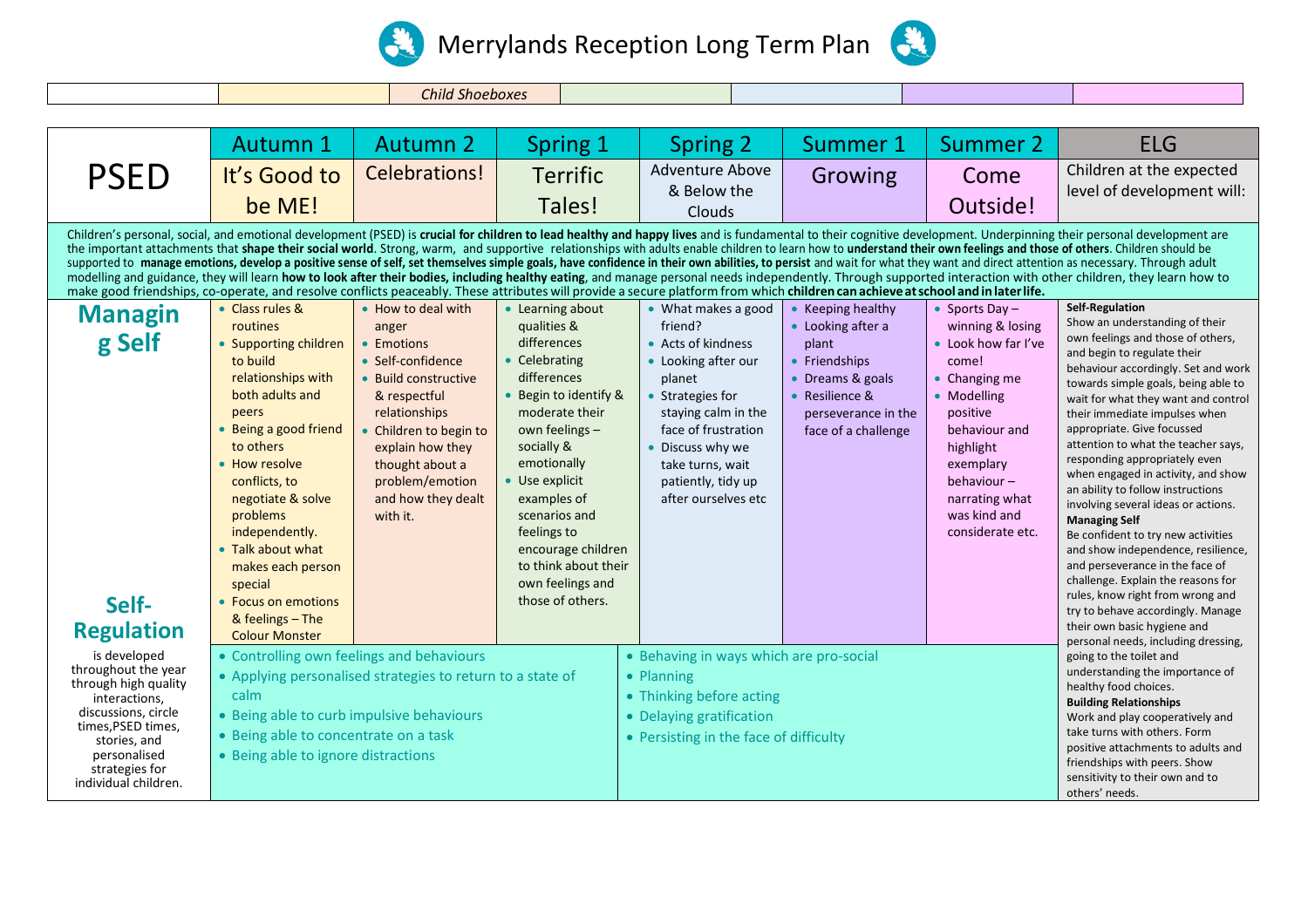



| Communicatio                                                                                                                                                                                                                                                                                                                                                                                                                                                                                                                                                                                                                                                                                                                                                                                                                                                                                                                                                                                                                                                                                                  | Autumn 1                                                                                                                                                                                                                                                                                                                                        | <b>Autumn 2</b>                                                                                                                                                                                                                                                                                                                                                                                                                               | <b>Spring 1</b>                                                                                                                                                                                                                                                                                                                                                                                                                                 | <b>Spring 2</b>                                                                                                                                                                                                                                                                         | Summer 1                                                                                                                                                                                                                                                                           | <b>Summer 2</b>                                                                                                                                                                                                                 | <b>ELG</b>                                                                                                                                                                                                                                                                                                                                                                                                                                                                                                                                                                                                                                                                                                                                                                                                                                                                                                                                                                                                                                 |  |  |  |
|---------------------------------------------------------------------------------------------------------------------------------------------------------------------------------------------------------------------------------------------------------------------------------------------------------------------------------------------------------------------------------------------------------------------------------------------------------------------------------------------------------------------------------------------------------------------------------------------------------------------------------------------------------------------------------------------------------------------------------------------------------------------------------------------------------------------------------------------------------------------------------------------------------------------------------------------------------------------------------------------------------------------------------------------------------------------------------------------------------------|-------------------------------------------------------------------------------------------------------------------------------------------------------------------------------------------------------------------------------------------------------------------------------------------------------------------------------------------------|-----------------------------------------------------------------------------------------------------------------------------------------------------------------------------------------------------------------------------------------------------------------------------------------------------------------------------------------------------------------------------------------------------------------------------------------------|-------------------------------------------------------------------------------------------------------------------------------------------------------------------------------------------------------------------------------------------------------------------------------------------------------------------------------------------------------------------------------------------------------------------------------------------------|-----------------------------------------------------------------------------------------------------------------------------------------------------------------------------------------------------------------------------------------------------------------------------------------|------------------------------------------------------------------------------------------------------------------------------------------------------------------------------------------------------------------------------------------------------------------------------------|---------------------------------------------------------------------------------------------------------------------------------------------------------------------------------------------------------------------------------|--------------------------------------------------------------------------------------------------------------------------------------------------------------------------------------------------------------------------------------------------------------------------------------------------------------------------------------------------------------------------------------------------------------------------------------------------------------------------------------------------------------------------------------------------------------------------------------------------------------------------------------------------------------------------------------------------------------------------------------------------------------------------------------------------------------------------------------------------------------------------------------------------------------------------------------------------------------------------------------------------------------------------------------------|--|--|--|
| n                                                                                                                                                                                                                                                                                                                                                                                                                                                                                                                                                                                                                                                                                                                                                                                                                                                                                                                                                                                                                                                                                                             | It's Good to                                                                                                                                                                                                                                                                                                                                    | Celebrations!                                                                                                                                                                                                                                                                                                                                                                                                                                 | <b>Terrific</b>                                                                                                                                                                                                                                                                                                                                                                                                                                 | Adventure Above                                                                                                                                                                                                                                                                         | Growing                                                                                                                                                                                                                                                                            | Come                                                                                                                                                                                                                            | Children at the expected                                                                                                                                                                                                                                                                                                                                                                                                                                                                                                                                                                                                                                                                                                                                                                                                                                                                                                                                                                                                                   |  |  |  |
| & Language                                                                                                                                                                                                                                                                                                                                                                                                                                                                                                                                                                                                                                                                                                                                                                                                                                                                                                                                                                                                                                                                                                    | be ME!                                                                                                                                                                                                                                                                                                                                          |                                                                                                                                                                                                                                                                                                                                                                                                                                               | Tales!                                                                                                                                                                                                                                                                                                                                                                                                                                          | & Below the<br>Clouds                                                                                                                                                                                                                                                                   |                                                                                                                                                                                                                                                                                    | Outside!                                                                                                                                                                                                                        | level of development<br>will:                                                                                                                                                                                                                                                                                                                                                                                                                                                                                                                                                                                                                                                                                                                                                                                                                                                                                                                                                                                                              |  |  |  |
| The development of children's spoken language underpins all seven areas of learning and development. Children's back-and-forth interactions from an early age form the foundations for language and cognitive<br>development. The number and quality of the conversations they have with adults and peers throughout the day in a language-rich environment is crucial. By commenting on what children are interested in or<br>doing and echoing back what they say with new vocabulary added, practitioners will build children's language effectively. Reading frequently to children, and engaging them actively in stories, non-fiction, rhymes, and<br>poems, and then providing them with extensive opportunities to use and embed new words in a range of contexts, will give children the opportunity to thrive. Through conversation, storytelling, and role play, where<br>children share their ideas with support and modelling from their teacher, andsensitive questioning that invites them to elaborate, children become comfortable using a rich range of vocabulary and language structures. |                                                                                                                                                                                                                                                                                                                                                 |                                                                                                                                                                                                                                                                                                                                                                                                                                               |                                                                                                                                                                                                                                                                                                                                                                                                                                                 |                                                                                                                                                                                                                                                                                         |                                                                                                                                                                                                                                                                                    |                                                                                                                                                                                                                                 |                                                                                                                                                                                                                                                                                                                                                                                                                                                                                                                                                                                                                                                                                                                                                                                                                                                                                                                                                                                                                                            |  |  |  |
| C&L is developed<br>throughout the<br>year through high<br>quality<br>interactions, daily<br>group discussions,<br>circle times, PSED<br>times, stories,<br>singing, speech<br>and language<br>interventions<br>(NELI), EYFS<br>productions,<br>weekly<br>interventionsan<br>d<br><b>Daily</b><br><b>Story</b><br><b>Time</b>                                                                                                                                                                                                                                                                                                                                                                                                                                                                                                                                                                                                                                                                                                                                                                                 | • Settling in activities<br>• Making friends<br>• Children talking<br>about experiences<br>that are familiar to<br>them<br>• Talking about<br>themselves and<br>their families<br>• Rhyming $\&$<br>Alliteration<br>• Oral Blending &<br>Segmenting<br>• Modelling talk<br>routines through<br>the day e.g., "Good<br>morning, how are<br>you?" | • Develop<br>vocabulary<br>• Discovering<br>interests<br>• Retelling stories<br>• Story language<br>• Word hunts<br>• Listening and<br>responding to<br>stories<br>• Following<br>instructions<br>• Taking part in<br>discussions<br>• Understanding<br>how to listen<br>carefully and why<br>listening is<br>important.<br>• Using new<br>vocabulary through<br>the day<br>• Sharing books that<br>will develop<br>children's<br>vocabulary. | • Asking "how" and<br>"why" questions<br>• Developing<br>interests<br>• Retelling stories<br>using story<br>language<br>• Story invention $-$<br>talk it!<br>• Asking questions to<br>find out more<br>• Answering adult<br>questions designed<br>to check<br>understanding<br>• Describing events<br>in more detail<br>• Listen to and talk<br>about stories to<br>build familiarity<br>and understanding.<br>• Learn rhymes,<br>poems & songs | • Describing events<br>in detail $-$ using<br>time connectives<br>• Developing<br>interests<br>• Use picture cue<br>cards to talk about<br>an object e.g.<br>"What colour is<br>it?" "Where would<br>you find it?<br>• Demonstrating<br>sustained focus<br>when listening to a<br>story | • Discovering<br>children's passions<br>• Re-read books to<br>support children's<br>development of<br>the language<br>necessary to talk<br>about what is<br>happening.<br>• Developing ability<br>to relate stories to<br>their own lives and<br>use language to<br>talk about it. | • Show and tell<br>• Weekend news<br>• Sharing their<br>passions<br>• Listening to books<br>that will extend<br>children's<br>knowledge of the<br>world and<br>introduce more<br>new vocabulary -<br>topic related words<br>etc | <b>Listening, Attention and</b><br><b>Understanding</b><br>Listen attentively & respond<br>to what they hear with<br>relevant questions, comments<br>& actions when being read to<br>& during whole class<br>discussions and small group<br>interactions. Make comments<br>about what they have heard<br>and ask questions to clarify<br>their understanding. Hold<br>conversation when engaged in<br>back-and-forth exchanges<br>with their teacher and peers.<br><b>Speaking</b><br>Participate in small group,<br>class & one-to-one<br>discussions, offering their own<br>ideas, using recently<br>introduced vocabulary. Offer<br>explanations for why things<br>might happen, making use of<br>recently introduced<br>vocabulary from stories, non-<br>fiction, rhymes & poems when<br>appropriate. Express their<br>ideas and feelings about their<br>experiences using full<br>sentences, including use of<br>past, present, and future<br>tenses & making use of<br>conjunctions, with modelling<br>& support from their teacher. |  |  |  |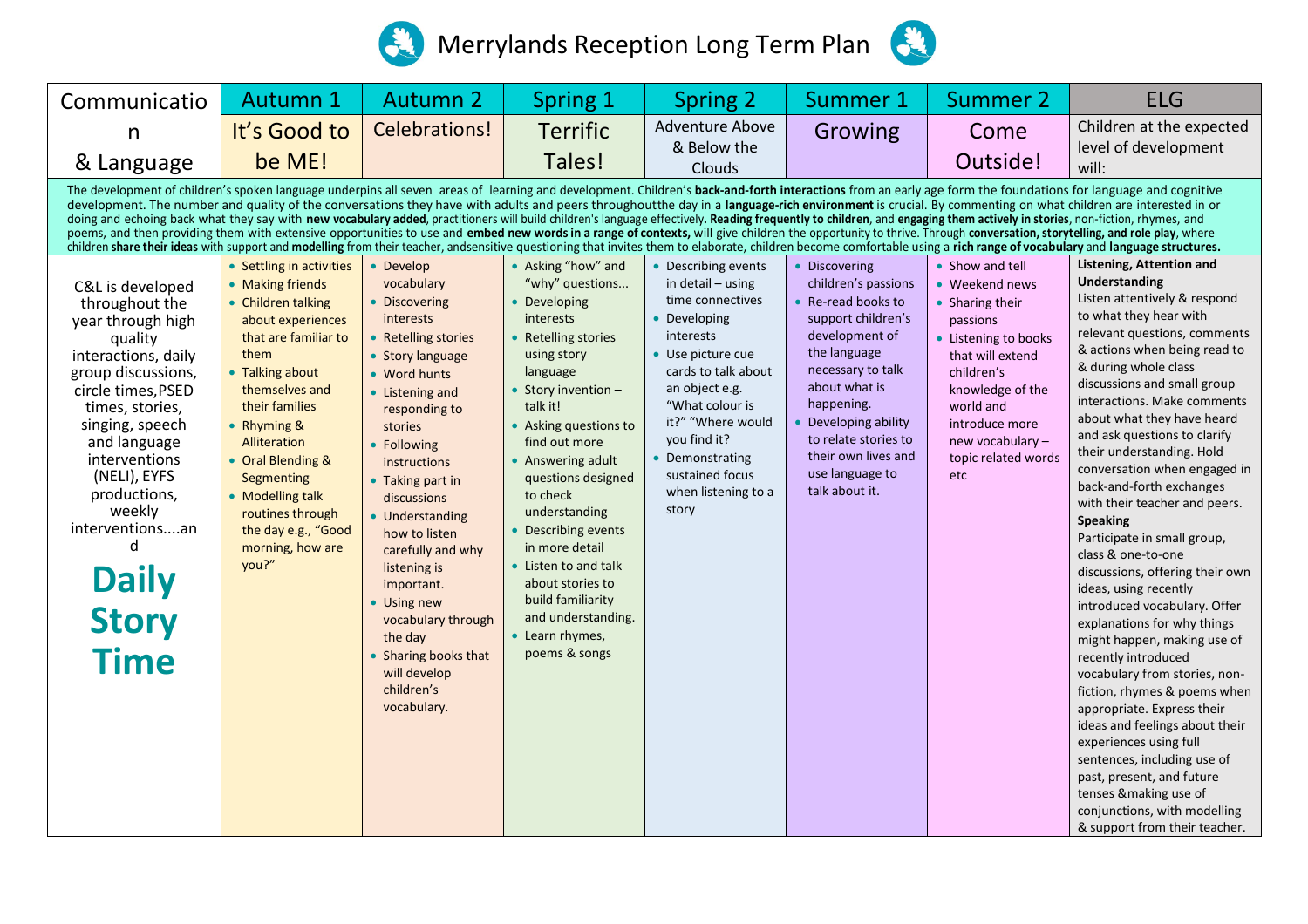



| Physical                                                                                                                                                                                                                                                                                                                                                                                                                                                                                                                                                                                                                                                                                                                                                                                                                                                                                                                                                                                                                                                                                                                           | <b>Autumn 1</b>                                                                                                                                                                                                                         | <b>Autumn 2</b>                                                                                                                                                                                                                                                                               | <b>Spring 1</b>                                                                                                                                                                                                                                                                             | <b>Spring 2</b>                                                                                                                                                                              | Summer 1                                                                                                                                                                                                                                                                                       | <b>Summer 2</b>                                                                                                                                                                                                                                                                                      | <b>ELG</b>                                                                                                                                                                                                                                                                         |  |  |
|------------------------------------------------------------------------------------------------------------------------------------------------------------------------------------------------------------------------------------------------------------------------------------------------------------------------------------------------------------------------------------------------------------------------------------------------------------------------------------------------------------------------------------------------------------------------------------------------------------------------------------------------------------------------------------------------------------------------------------------------------------------------------------------------------------------------------------------------------------------------------------------------------------------------------------------------------------------------------------------------------------------------------------------------------------------------------------------------------------------------------------|-----------------------------------------------------------------------------------------------------------------------------------------------------------------------------------------------------------------------------------------|-----------------------------------------------------------------------------------------------------------------------------------------------------------------------------------------------------------------------------------------------------------------------------------------------|---------------------------------------------------------------------------------------------------------------------------------------------------------------------------------------------------------------------------------------------------------------------------------------------|----------------------------------------------------------------------------------------------------------------------------------------------------------------------------------------------|------------------------------------------------------------------------------------------------------------------------------------------------------------------------------------------------------------------------------------------------------------------------------------------------|------------------------------------------------------------------------------------------------------------------------------------------------------------------------------------------------------------------------------------------------------------------------------------------------------|------------------------------------------------------------------------------------------------------------------------------------------------------------------------------------------------------------------------------------------------------------------------------------|--|--|
| Developmen                                                                                                                                                                                                                                                                                                                                                                                                                                                                                                                                                                                                                                                                                                                                                                                                                                                                                                                                                                                                                                                                                                                         | It's Good to                                                                                                                                                                                                                            | Celebrations!                                                                                                                                                                                                                                                                                 | <b>Terrific</b>                                                                                                                                                                                                                                                                             | Adventure Above<br>& Below the                                                                                                                                                               | Growing                                                                                                                                                                                                                                                                                        | Come                                                                                                                                                                                                                                                                                                 | Children at the expected<br>level of development will:                                                                                                                                                                                                                             |  |  |
|                                                                                                                                                                                                                                                                                                                                                                                                                                                                                                                                                                                                                                                                                                                                                                                                                                                                                                                                                                                                                                                                                                                                    | be ME!                                                                                                                                                                                                                                  |                                                                                                                                                                                                                                                                                               | Tales!                                                                                                                                                                                                                                                                                      | Clouds                                                                                                                                                                                       |                                                                                                                                                                                                                                                                                                | Outside!                                                                                                                                                                                                                                                                                             |                                                                                                                                                                                                                                                                                    |  |  |
| Physical activity is vital in children's all-round development, enabling them to pursue happy, healthy, and active lives. Gross and fine motor experiences develop incrementally throughout early<br>childhood, starting with sensory explorations and the development of a child's strength, co-ordination, and positional awareness through tummy time, crawling and play movement with both objects<br>and adults. By creating games and providing opportunities for play both indoors and outdoors, adults can support children to develop their core strength, stability, balance, spatial<br>awareness, co-ordination, and agility. Gross motor skills provide the foundation for developing healthy bodies and social and emotional well-being. Fine motor control and precision helps with hand-<br>eye co-ordination, which is later linked to early literacy. Repeated and varied opportunities to explore and play withsmall world activities, puzzles, arts and crafts and the practice of using small tools,<br>with feedback and support from adults, allow children to develop proficiency, control and confidence. |                                                                                                                                                                                                                                         |                                                                                                                                                                                                                                                                                               |                                                                                                                                                                                                                                                                                             |                                                                                                                                                                                              |                                                                                                                                                                                                                                                                                                |                                                                                                                                                                                                                                                                                                      |                                                                                                                                                                                                                                                                                    |  |  |
| <b>FINE</b><br><b>MOTOR</b><br>Staff will continuously<br>check the process of<br>children's handwriting<br>(pencil grip andletter<br>formation, including<br>directionality). Provide<br>extra help and guidance<br>when needed.<br>Daily fine motor<br>activities<br>"Dough Disco"                                                                                                                                                                                                                                                                                                                                                                                                                                                                                                                                                                                                                                                                                                                                                                                                                                               | • Threading, cutting,<br>weaving,<br>playdough<br>• Manipulating small<br>objects<br>• Draw lines & circles<br>• Hold pencil &<br>paintbrush beyond<br>whole-hand grasp<br>• Pencil grip<br>• Show preference<br>for a dominant<br>hand | • Threading, cutting,<br>weaving,<br>playdough<br>Develop muscle<br>tone to put pencil<br>pressure on paper<br>• Use tools to effect<br>changes to<br>materials<br>• Structured<br>drawing/writing<br>activities<br>• Teach & model<br>correct letter<br>formation<br>Put on coat &<br>fasten | • Threading, cutting,<br>weaving,<br>playdough<br>• Begin to form<br>letters correctly<br>• Handle tools,<br>objects,<br>construction &<br>malleable materials<br>with increasing<br>control<br>• Encourage children<br>to draw freely<br>• Fastening buttons<br>• Cutting with<br>scissors | • Threading, cutting,<br>weaving,<br>playdough<br>• Hold pencil<br>effectively with<br>comfortable grip<br>• Form recognisable<br>letters, most<br>correctly formed                          | • Threading, cutting,<br>weaving,<br>playdough<br>Continue to<br>develop pencil grip<br>and letter<br>formation<br>• Use one hand<br>consistently for fine<br>motor tasks<br>• Cut along a straight<br>line with scissors<br>Begin to cut along a<br>curved line (circle)<br>• To draw a cross | • Threading,<br>cutting, weaving,<br>playdough<br>• Form letters<br>correctly<br>$\bullet$ Copy a square<br>• Begin to draw<br>diagonal lines<br>(triangle)<br>• Colouring inside<br>the lines<br>• Begin to draw<br>recognisable<br>pictures<br>• Build with<br>smaller linking<br>blocks e.g. lego | <b>Fine Motor</b><br>Hold a pencil effectively in<br>preparation for fluent writing -<br>using the tripod grip in almost<br>all cases. Use a range of small<br>tools, including scissors, paint<br>brushes and cutlery. Begin to<br>show accuracy and care when<br>drawing.        |  |  |
| <b>GROSS</b><br><b>MOTOR</b><br>"Squiggle While You<br>Wiggle'                                                                                                                                                                                                                                                                                                                                                                                                                                                                                                                                                                                                                                                                                                                                                                                                                                                                                                                                                                                                                                                                     | • Climbing - outdoor<br>equipment<br>• Cooperation games<br>• Changing for PE<br>• Throwing &<br>catching<br>• Personal Hygiene<br>• Regular reminders<br>re. thorough<br>handwashing &<br>toileting<br><b>PE Lessons: Ball Skills</b>  | • Skipping ropes in<br>outside area<br>Aiming, dribbling,<br>pushing, patting, or<br>kicking.<br>• Wheeled toys for<br>balance, sit/ride<br>on, push or pull<br>e.g., trikes,<br>scooters, prams,<br>carts<br><b>PE Lessons: Ball Skills</b>                                                  | • Ensure that spaces<br>are accessible to<br>children with<br>varying levels of<br>confidence, skills &<br>needs<br>• Provide a range of<br>activities to<br>support<br>dance/moving to<br>music & balance.<br><b>PE Lessons:</b><br><b>Gymnastics</b>                                      | • Provide<br>opportunities for<br>children to spin,<br>rock, tilt, fall, slide<br>& bounce<br>• Confident to<br>balance in a range<br>of contexts<br><b>PE Lessons:</b><br><b>Gymnastics</b> | • Picture books to<br>explain the<br>importance of a<br>healthy lifestyle<br><b>Obstacle activities</b><br>- moving over,<br>under, through &<br>around<br>Encourage children<br>to be highly active<br>and get out of<br>breath several<br>times a day.<br><b>PE Lessons: Athletics</b>       | • Races/team<br>games involving<br>gross motor<br>movements<br>• Consolidate<br>throwing,<br>catching, aiming<br>etc<br><b>PE Lessons:</b><br><b>Athletics</b>                                                                                                                                       | <b>Gross Motor</b><br>Negotiate space and obstacles<br>safely, with consideration for<br>themselves and others.<br>Demonstrate strength, balance<br>and coordination when playing.<br>Move energetically, such as<br>running, jumping, dancing,<br>hopping, skipping and climbing. |  |  |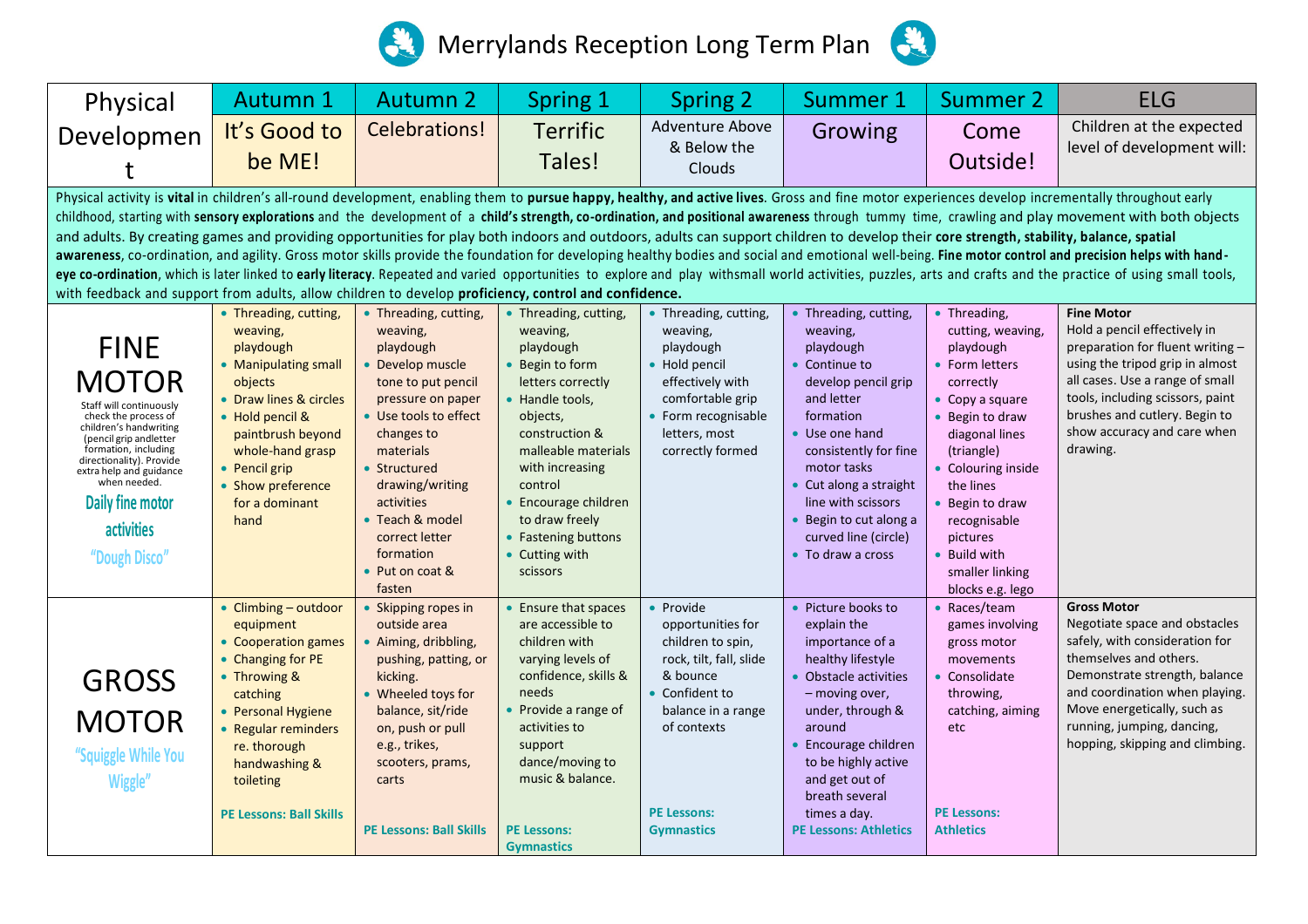



|                                                                                                                                                                                                                                                                                                                                                                                                                                                                                                                                                                                                                                                                                                                                                                              | <b>Autumn 1</b>                                                                                                                                                                                                                                                                           | <b>Autumn 2</b>                                                                                                                                                                                                                                                                                                                                                                                                                                                                 | Spring 1                                                                                                                                                                                                                                                                                                                                                                                                                                                                                | Spring 2                                                                                                                                                                                                                                                                                                                                                                                                                                                                           | Summer 1                                                                                                                                                                                                                                                                                                                                               | Summer 2                                                                                                                                                                                                                                                                                                                                                                                                                     | <b>ELG</b>                                                                                                                                                                                                                                                                                                                                                                                              |  |  |  |
|------------------------------------------------------------------------------------------------------------------------------------------------------------------------------------------------------------------------------------------------------------------------------------------------------------------------------------------------------------------------------------------------------------------------------------------------------------------------------------------------------------------------------------------------------------------------------------------------------------------------------------------------------------------------------------------------------------------------------------------------------------------------------|-------------------------------------------------------------------------------------------------------------------------------------------------------------------------------------------------------------------------------------------------------------------------------------------|---------------------------------------------------------------------------------------------------------------------------------------------------------------------------------------------------------------------------------------------------------------------------------------------------------------------------------------------------------------------------------------------------------------------------------------------------------------------------------|-----------------------------------------------------------------------------------------------------------------------------------------------------------------------------------------------------------------------------------------------------------------------------------------------------------------------------------------------------------------------------------------------------------------------------------------------------------------------------------------|------------------------------------------------------------------------------------------------------------------------------------------------------------------------------------------------------------------------------------------------------------------------------------------------------------------------------------------------------------------------------------------------------------------------------------------------------------------------------------|--------------------------------------------------------------------------------------------------------------------------------------------------------------------------------------------------------------------------------------------------------------------------------------------------------------------------------------------------------|------------------------------------------------------------------------------------------------------------------------------------------------------------------------------------------------------------------------------------------------------------------------------------------------------------------------------------------------------------------------------------------------------------------------------|---------------------------------------------------------------------------------------------------------------------------------------------------------------------------------------------------------------------------------------------------------------------------------------------------------------------------------------------------------------------------------------------------------|--|--|--|
| Literacy                                                                                                                                                                                                                                                                                                                                                                                                                                                                                                                                                                                                                                                                                                                                                                     | It's Good to<br>be ME!                                                                                                                                                                                                                                                                    | Celebrations!                                                                                                                                                                                                                                                                                                                                                                                                                                                                   | <b>Terrific</b><br>Tales!                                                                                                                                                                                                                                                                                                                                                                                                                                                               | Adventure<br>Above & Below<br>the Clouds                                                                                                                                                                                                                                                                                                                                                                                                                                           | Growing                                                                                                                                                                                                                                                                                                                                                | Come<br>Outside!                                                                                                                                                                                                                                                                                                                                                                                                             | Children at the expected<br>level of development will                                                                                                                                                                                                                                                                                                                                                   |  |  |  |
| It is crucial for children to develop a life-long love of reading. Reading consists of two dimensions: language comprehension and word reading. Language comprehension (necessary for<br>both reading and writing) starts from birth. It only develops when adults talk with children about the world around them and the books (stories and non-fiction) they read with them,<br>and enjoy rhymes, poems and songs together. Skilled word reading, taught later, involves both the speedy working out of the pronunciation of unfamiliar printed words (decoding)<br>and the speedy recognition of familiar printed words. Writing involves transcription (spelling and handwriting) and composition (articulating ideas and structuring them in speech,<br>before writing) |                                                                                                                                                                                                                                                                                           |                                                                                                                                                                                                                                                                                                                                                                                                                                                                                 |                                                                                                                                                                                                                                                                                                                                                                                                                                                                                         |                                                                                                                                                                                                                                                                                                                                                                                                                                                                                    |                                                                                                                                                                                                                                                                                                                                                        |                                                                                                                                                                                                                                                                                                                                                                                                                              |                                                                                                                                                                                                                                                                                                                                                                                                         |  |  |  |
| <b>Comprehensio</b><br><b>n</b> Understand the key<br>concepts of print:<br>print has meaning; print<br>can have different<br>purposes; in English we<br>read L-R and top to<br>bottom; books have<br>different parts (cover,<br>title etc)                                                                                                                                                                                                                                                                                                                                                                                                                                                                                                                                  | • Joining in with<br>rhymes/stories<br>with repeated<br>refrains<br>• Noticing<br>environmental<br>print<br>• Having a favourite<br>story/rhyme<br>• To sequence<br>familiar stories<br>using pictures<br>$\bullet$ Engage in<br>conversations<br>about stories, using<br>new vocabulary. | • Retell stories<br>related to events<br>$-$ using<br>props/story<br>maps/actions/or<br>ally<br>• Use non-fiction<br>books to answer<br>questions<br>• To sequence a<br>story using a<br>story map<br>$\bullet$ Enjoy an<br>increasing range<br>of books.<br>• Adapting familiar<br>stories $-$ orally<br>retelling<br>• Blend and read<br>words and simple<br>phrases using<br>phonemes taught<br>so far.<br>• Children to take<br>home books only<br>containing<br>known GPCs | • Making up own<br>stories with<br>themselves as<br>main character.<br>• Encourage<br>children to record<br>stories through<br>drawing/mark<br>making (LA)<br>• Read simple<br>phrases and<br>sentences and<br>demonstrate<br>understanding<br>through<br>discussion<br>Blend and read<br>words and simple<br>phrases using<br>phonemes taught<br>so far.<br>• Children to take<br>home books only<br>containing known<br><b>GPCs &amp; tricky</b><br>words learnt.<br>• Library Visits | • Stories from<br>other cultures &<br>traditions<br>• World Book Day<br>• Developing own<br>narratives &<br>explanations by<br>connecting<br>ideas/events<br>• Information<br>gathering using<br>non-fiction texts<br>Blend and read<br>words and<br>sentences using<br>phonemes taught<br>so far.<br>• Children to take<br>home books only<br>containing known<br>GPCs & tricky<br>words learnt.<br>Use vocabulary &<br>speech forms<br>influenced by<br>experiences of<br>books. | • Re-read books to<br>build confidence,<br>fluency and<br>understanding<br>• Group re-telling<br>of stories with<br>actions/picture<br>prompts<br>• Use story<br>language when<br>acting out a<br>narrative<br>• Rhyming words<br>• Explain the main<br>events of a story<br>• Can draw pictures<br>of<br>characters/events<br>/ setting of a<br>story | • Listen to stories<br>accurately<br>anticipating key<br>events<br>• Respond to a<br>story with<br>relevant<br>comments,<br>questions &<br>reactions.<br>• Make predictions<br>• Know and use<br>terms "fiction"<br>for a story and<br>"non-fiction" for<br>information<br>• Can sort books<br>into categories<br>• Can point to and<br>name features of<br>a book $-$ cover,<br>title, author,<br>illustrator, blurb<br>etc | Comprehension<br>Demonstrate understanding of<br>what has been read to them by<br>retelling stories and narratives<br>using their own words and<br>recently introduced vocabulary.<br>Anticipate – where appropriate<br>- key events in stories. Use and<br>understand recently introduced<br>vocabulary during discussions<br>about stories, non-fiction,<br>rhymes and poems and during<br>role-play. |  |  |  |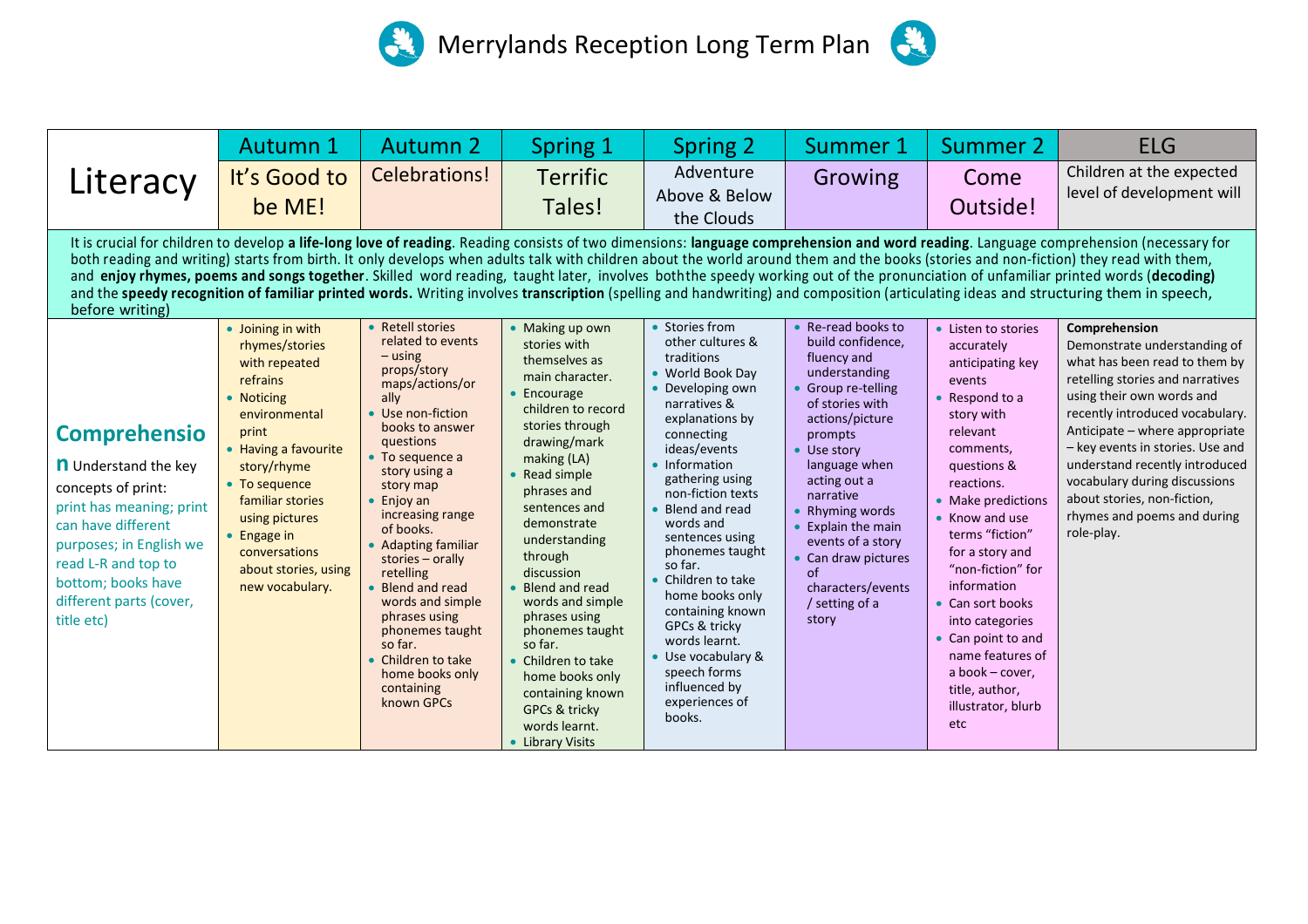



| <b>Phonic Sounds</b> | <b>Phonic Sounds</b>                                                                                                   | <b>Phonic Sounds</b>                                                                                                                                                                                                                                                                                        | <b>Phonic Sounds</b>                                                                                                                                                                                | <b>Phonic Sounds</b>                                                                                                                                                | <b>Phonic Sounds</b>                                                                                                                                                                                  | <b>Word Reading</b>            |
|----------------------|------------------------------------------------------------------------------------------------------------------------|-------------------------------------------------------------------------------------------------------------------------------------------------------------------------------------------------------------------------------------------------------------------------------------------------------------|-----------------------------------------------------------------------------------------------------------------------------------------------------------------------------------------------------|---------------------------------------------------------------------------------------------------------------------------------------------------------------------|-------------------------------------------------------------------------------------------------------------------------------------------------------------------------------------------------------|--------------------------------|
| Phase 1 review,      | Phase $2/3$                                                                                                            | Phase 3                                                                                                                                                                                                                                                                                                     | Phase 3/4                                                                                                                                                                                           | Phase 4/5a                                                                                                                                                          | Phase 5a,                                                                                                                                                                                             | Say a sound for each letter in |
| Phase 2              |                                                                                                                        |                                                                                                                                                                                                                                                                                                             |                                                                                                                                                                                                     |                                                                                                                                                                     | Consolidate                                                                                                                                                                                           | the alphabet and at least 10   |
|                      | <b>Reading</b>                                                                                                         | <b>Reading</b>                                                                                                                                                                                                                                                                                              | <b>Reading</b>                                                                                                                                                                                      | <b>Reading</b>                                                                                                                                                      |                                                                                                                                                                                                       | digraphs. Read words           |
| <b>Reading</b>       |                                                                                                                        |                                                                                                                                                                                                                                                                                                             | • Read words                                                                                                                                                                                        | • Read words                                                                                                                                                        | <b>Reading</b>                                                                                                                                                                                        | consistent with their phonic   |
| • Oral blending      |                                                                                                                        |                                                                                                                                                                                                                                                                                                             | containing                                                                                                                                                                                          | containing                                                                                                                                                          | Read sentences                                                                                                                                                                                        | knowledge by sound-blending.   |
| • Initial sounds     |                                                                                                                        |                                                                                                                                                                                                                                                                                                             | adjacent                                                                                                                                                                                            | alternative                                                                                                                                                         | with fluency and                                                                                                                                                                                      | Read aloud simple sentences    |
| • Rhyme &            |                                                                                                                        |                                                                                                                                                                                                                                                                                                             | consonants                                                                                                                                                                                          | spellings of known                                                                                                                                                  | understanding                                                                                                                                                                                         | and books that are consistent  |
| alliteration         |                                                                                                                        |                                                                                                                                                                                                                                                                                                             | (beginning and                                                                                                                                                                                      | <b>GPCs</b>                                                                                                                                                         | • Focus on                                                                                                                                                                                            | with their phonic knowledge,   |
|                      | taught GPCs                                                                                                            |                                                                                                                                                                                                                                                                                                             | ending)                                                                                                                                                                                             | • Read longer words                                                                                                                                                 | comprehension                                                                                                                                                                                         | including some common          |
| stories              | • Children to use                                                                                                      | read simple                                                                                                                                                                                                                                                                                                 | • Read polysyllabic                                                                                                                                                                                 | using known GPCs                                                                                                                                                    | • Home reading                                                                                                                                                                                        | exception words.               |
| • Listen to stories  |                                                                                                                        | sentences by                                                                                                                                                                                                                                                                                                | words                                                                                                                                                                                               | • Read longer                                                                                                                                                       | books to only                                                                                                                                                                                         |                                |
| with attention &     |                                                                                                                        | blending                                                                                                                                                                                                                                                                                                    |                                                                                                                                                                                                     | sentences using                                                                                                                                                     | contain learnt                                                                                                                                                                                        |                                |
| recall               | $\bullet$ In common                                                                                                    |                                                                                                                                                                                                                                                                                                             | words                                                                                                                                                                                               | known GPCs plus                                                                                                                                                     | <b>GPCs</b>                                                                                                                                                                                           |                                |
|                      | exception words                                                                                                        |                                                                                                                                                                                                                                                                                                             |                                                                                                                                                                                                     | <b>CEWs</b>                                                                                                                                                         | • Children to use                                                                                                                                                                                     |                                |
| home wordless        | (CEWs) children                                                                                                        |                                                                                                                                                                                                                                                                                                             | CCCVC words using                                                                                                                                                                                   | Demonstrate                                                                                                                                                         |                                                                                                                                                                                                       |                                |
|                      |                                                                                                                        |                                                                                                                                                                                                                                                                                                             | taught GPCs                                                                                                                                                                                         |                                                                                                                                                                     | sole strategy.                                                                                                                                                                                        |                                |
|                      |                                                                                                                        |                                                                                                                                                                                                                                                                                                             |                                                                                                                                                                                                     | answering                                                                                                                                                           |                                                                                                                                                                                                       |                                |
|                      |                                                                                                                        | contain learnt                                                                                                                                                                                                                                                                                              |                                                                                                                                                                                                     |                                                                                                                                                                     |                                                                                                                                                                                                       |                                |
|                      | books to only                                                                                                          | <b>GPCs</b>                                                                                                                                                                                                                                                                                                 |                                                                                                                                                                                                     |                                                                                                                                                                     |                                                                                                                                                                                                       |                                |
|                      | contain learnt                                                                                                         | • Children to                                                                                                                                                                                                                                                                                               |                                                                                                                                                                                                     |                                                                                                                                                                     |                                                                                                                                                                                                       |                                |
|                      |                                                                                                                        | use decoding                                                                                                                                                                                                                                                                                                |                                                                                                                                                                                                     |                                                                                                                                                                     |                                                                                                                                                                                                       |                                |
|                      |                                                                                                                        | as their sole                                                                                                                                                                                                                                                                                               |                                                                                                                                                                                                     |                                                                                                                                                                     |                                                                                                                                                                                                       |                                |
|                      |                                                                                                                        |                                                                                                                                                                                                                                                                                                             |                                                                                                                                                                                                     |                                                                                                                                                                     |                                                                                                                                                                                                       |                                |
|                      |                                                                                                                        |                                                                                                                                                                                                                                                                                                             |                                                                                                                                                                                                     |                                                                                                                                                                     |                                                                                                                                                                                                       |                                |
|                      |                                                                                                                        |                                                                                                                                                                                                                                                                                                             |                                                                                                                                                                                                     |                                                                                                                                                                     |                                                                                                                                                                                                       |                                |
|                      |                                                                                                                        |                                                                                                                                                                                                                                                                                                             |                                                                                                                                                                                                     |                                                                                                                                                                     |                                                                                                                                                                                                       |                                |
|                      |                                                                                                                        |                                                                                                                                                                                                                                                                                                             |                                                                                                                                                                                                     |                                                                                                                                                                     |                                                                                                                                                                                                       |                                |
|                      | • Retelling known<br>Children to take<br>books to practise<br>storytelling, use of<br>vocabulary,<br>sentence building | • Oral blending of<br>CVC words using<br>taught<br>phonemes<br>Blending to read<br><b>CVC words using</b><br>"blending<br>fingers" as they<br>say each sound<br>to be taught to<br>identify the<br>"tricky" part<br>• Home reading<br><b>GPCs</b><br>Children to use<br>decoding as their<br>sole strategy. | • Spotting<br>digraphs in<br>words<br>$\bullet$ Reading HF<br>words by<br>sight<br>• Children to<br>known GPCs<br>and<br>recognising<br><b>CEWs</b><br>• Home reading<br>books to only<br>strategy. | • Read compound<br>Read CVCC, CCVC,<br>• Home reading<br>books to only<br>contain learnt<br><b>GPCs</b><br>• Children to use<br>decoding as their<br>sole strategy. | understanding by<br>questions, yes/no<br>games, picture<br>matching etc<br>Home reading<br>books to only<br>contain learnt<br><b>GPCs</b><br>• Children to use<br>decoding as their<br>sole strategy. | decoding as their              |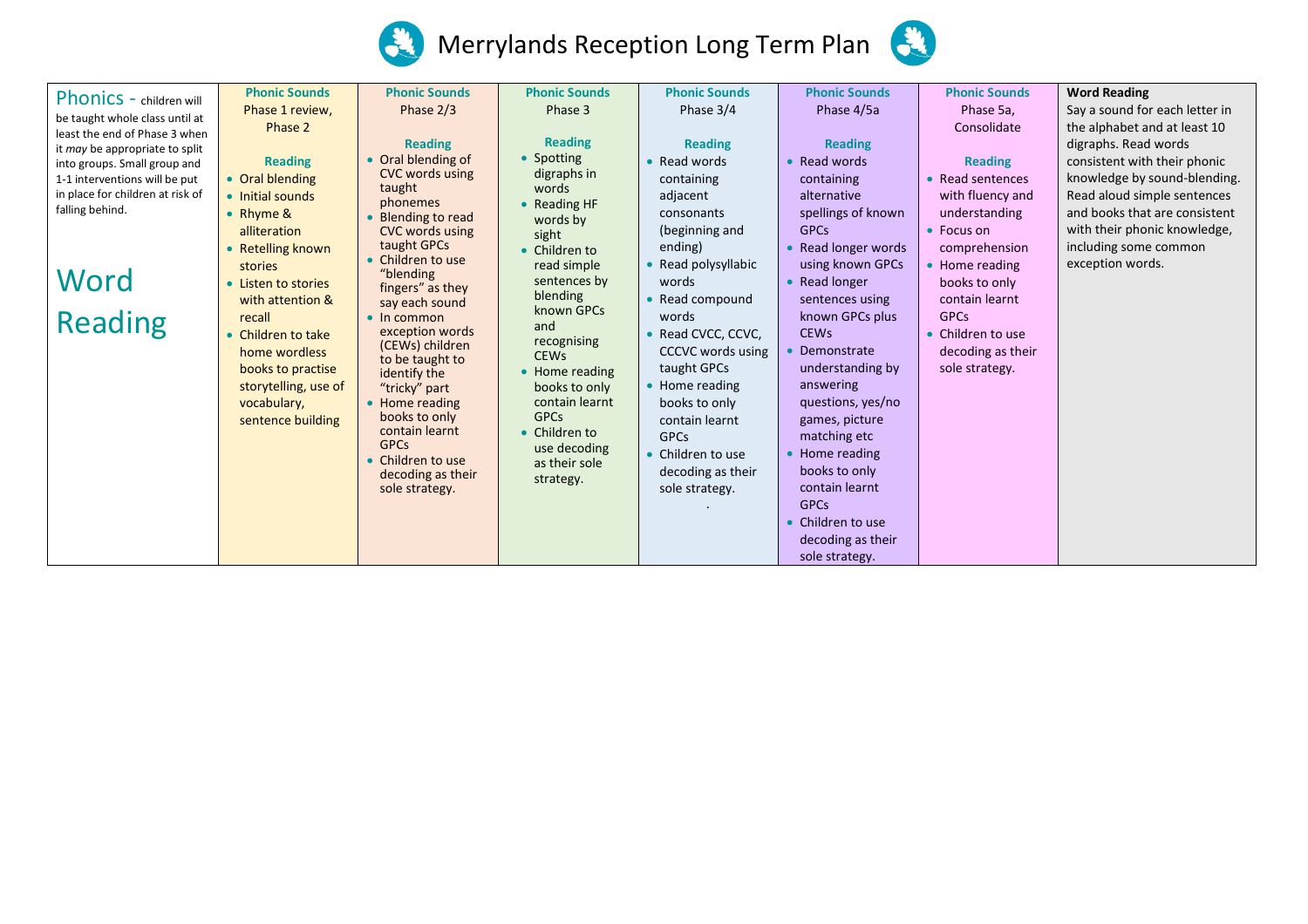## Merrylands Reception Long Term Plan



|                                                                                                                                                                                                                                                                                                                                                                                                                  | Autumn 1                                                                                                                                                                                                                                                                                                                                                                               | <b>Autumn 2</b>                                                                                                                                                                                                                                                                                                                                                                                                                                                                                                                                                                                                                                                                          | Spring 1                                                                                                                                                                                                                                                                                                                                                                                                                                                                                                                                                                                                                     | <b>Spring 2</b>                                                                                                                                                                                                                                                                                                                                                                                                                                                                                                                         | Summer 1                                                                                                                                                                                                                                                                                                                                                                                                                                                                                                                                                                                                                                                                                                     | <b>Summer 2</b>                                                                                                                                                                                                                                                                                                                                                                                                                                                                                             | <b>ELG</b>                                                                                                                                                                                                                                                     |
|------------------------------------------------------------------------------------------------------------------------------------------------------------------------------------------------------------------------------------------------------------------------------------------------------------------------------------------------------------------------------------------------------------------|----------------------------------------------------------------------------------------------------------------------------------------------------------------------------------------------------------------------------------------------------------------------------------------------------------------------------------------------------------------------------------------|------------------------------------------------------------------------------------------------------------------------------------------------------------------------------------------------------------------------------------------------------------------------------------------------------------------------------------------------------------------------------------------------------------------------------------------------------------------------------------------------------------------------------------------------------------------------------------------------------------------------------------------------------------------------------------------|------------------------------------------------------------------------------------------------------------------------------------------------------------------------------------------------------------------------------------------------------------------------------------------------------------------------------------------------------------------------------------------------------------------------------------------------------------------------------------------------------------------------------------------------------------------------------------------------------------------------------|-----------------------------------------------------------------------------------------------------------------------------------------------------------------------------------------------------------------------------------------------------------------------------------------------------------------------------------------------------------------------------------------------------------------------------------------------------------------------------------------------------------------------------------------|--------------------------------------------------------------------------------------------------------------------------------------------------------------------------------------------------------------------------------------------------------------------------------------------------------------------------------------------------------------------------------------------------------------------------------------------------------------------------------------------------------------------------------------------------------------------------------------------------------------------------------------------------------------------------------------------------------------|-------------------------------------------------------------------------------------------------------------------------------------------------------------------------------------------------------------------------------------------------------------------------------------------------------------------------------------------------------------------------------------------------------------------------------------------------------------------------------------------------------------|----------------------------------------------------------------------------------------------------------------------------------------------------------------------------------------------------------------------------------------------------------------|
| Literacy                                                                                                                                                                                                                                                                                                                                                                                                         | It's Good to<br>be ME!                                                                                                                                                                                                                                                                                                                                                                 | Celebrations!                                                                                                                                                                                                                                                                                                                                                                                                                                                                                                                                                                                                                                                                            | <b>Terrific</b><br>Tales!                                                                                                                                                                                                                                                                                                                                                                                                                                                                                                                                                                                                    | Adventure<br>Above & Below<br>the Clouds                                                                                                                                                                                                                                                                                                                                                                                                                                                                                                | Growing                                                                                                                                                                                                                                                                                                                                                                                                                                                                                                                                                                                                                                                                                                      | Come<br>Outside!                                                                                                                                                                                                                                                                                                                                                                                                                                                                                            | Children at the expected<br>level of development will                                                                                                                                                                                                          |
| Children will only<br>be asked to write<br>sentences when<br>they have<br>sufficient<br>knowledge of<br>letter-sound<br>correspondences.<br><b>Writing</b><br>Beginning Aut 2 some<br>of the adult led writing<br>tasks will use texts as a<br>stimulus. Other tasks<br>will focus on building<br>segmentation &<br>independence using<br>known GPCs.<br>N.B. Texts may change<br>due to children's<br>interests | • Identify dominant<br>hand<br>$\bullet$ Identify grip – see<br><b>Pencil Grip</b><br>Progression<br>Document.<br>• Mark making,<br>givingmeaning to<br>marks<br>• Name writing<br>• Handwriting<br>$patterns - L-R;$<br>circles, spirals, zig-<br>zag, straight lines,<br>wavy lines,<br>diagonal<br>• Oral segmenting of<br><b>VC words</b><br>• Segment & write<br><b>CVC words</b> | • Name writing<br>• Labelling using<br>initial sounds<br>• Storyscribing.<br><b>Retelling storiesin</b><br>writing area<br>• Oral segmenting of<br><b>CVC</b><br>• Segment & write<br><b>CVC words</b><br>Help children<br>identify thesound<br>that is tricky to<br>spell in CEW words<br>Sequence a story<br>• Write a simple<br>sentence using<br><b>CVC words</b><br>• Introduce "asking<br>the question" for<br>alternative spelling<br>choices (c,k,ck;<br>s,ss; f,ff; l,ll; z,zz)<br>Texts as a stimulus:<br>Alfie's Birthday -<br>birthday cards,<br>labelling items for a<br>party (initial sounds)<br><b>Jesus' Christmas</b><br><b>Party - story</b><br>sequencing, labelling | • Writing CVC words<br>(using Ph2 GPCs<br>and beginning to<br>use Ph3 as GPCs<br>taught)<br>• Writing CEWs $-1$ ,<br>to, no, go, the,<br>into, put<br>• Writing labels<br>using CVC words<br>• Guided writing<br>based around<br>developing short<br>sentences in a<br>meaningful<br>context<br>• Create own story<br>maps<br>• Consolidate<br>"asking the<br>question" for<br>alternative spelling<br>choices (ur,er)<br>Texts as a stimulus:<br>The Little Red Hen-<br>sequence the story,<br>speech bubbles<br><b>The Three Billy Goats</b><br>Gruff-create a<br>wanted poster to<br>catch the troll (CVC<br>word labels) | • Writing captions &<br>labels<br>• Writing simple<br>sentences using<br>CVC words & CEWs<br>using taught GPCs<br>• Oral segmenting of<br><b>CVCC/CCVC words</b><br>• Segment & write<br>CVCC/CCVC words<br>• Write short<br>sentences to<br>accompany a story<br>map<br>• Write 2<br>independent<br>sentences<br>Begin to use a<br>capital letter to<br>start a sentence<br>Texts as a stimulus:<br><b>Handa's Surprise -</b><br>retell the story in<br>ownwords / reverse<br>the journey<br>Describe each animal<br>Write new version | • Writing lists,<br>instructions,<br>recipes<br>• Writing a diary $-$<br>bean?<br>• Writing for a<br>purpose e.g. in role<br>play<br>• Begin to use<br>phonetically<br>plausible attempts<br>at words<br>Begin to use finger<br>spaces & full-stops<br>• Form lower-case &<br>capital letters<br>correctly.<br>• Consolidate<br>"asking the<br>question" for<br>alternative spelling<br>choices as Phase<br>5a alternatives are<br>taught<br>• Spell & write Ph3<br><b>CEWs</b><br>Texts as a stimulus:<br>Jack and the<br><b>Beanstalk-retell</b><br>parts of the story,<br>repeated refrains,<br>speech bubbles<br><b>The Very Hungry</b><br>Caterpillar -<br>(Cumulative)<br>Describe<br>foods/adjectives | • More consistently<br>using capital<br>letters, finger<br>spaces & full-stops<br>• Spell & write Ph4<br><b>CEWs</b><br>Using familiar texts<br>as a model for<br>writing own stories<br>• Story Writing<br>• Character<br>descriptions<br>• Write 3 sentences<br>- beginning,<br>middle, end<br>• Write extended<br>sentences using<br>taught GPCs (Ph 2 -<br>Ph 5a) & CEWs<br>Texts as a stimulus:<br>At The Beach - write<br>postcards<br>Sharing a Shell - re-<br>tell story, beginning,<br>middle, end | Writing<br>Write recognisable letters,<br>most of which are correctly<br>formed. Spell words by<br>identifying sounds in them and<br>representing the sounds with a<br>letter or letters. Write simple<br>phrases and sentences that can<br>be read by others. |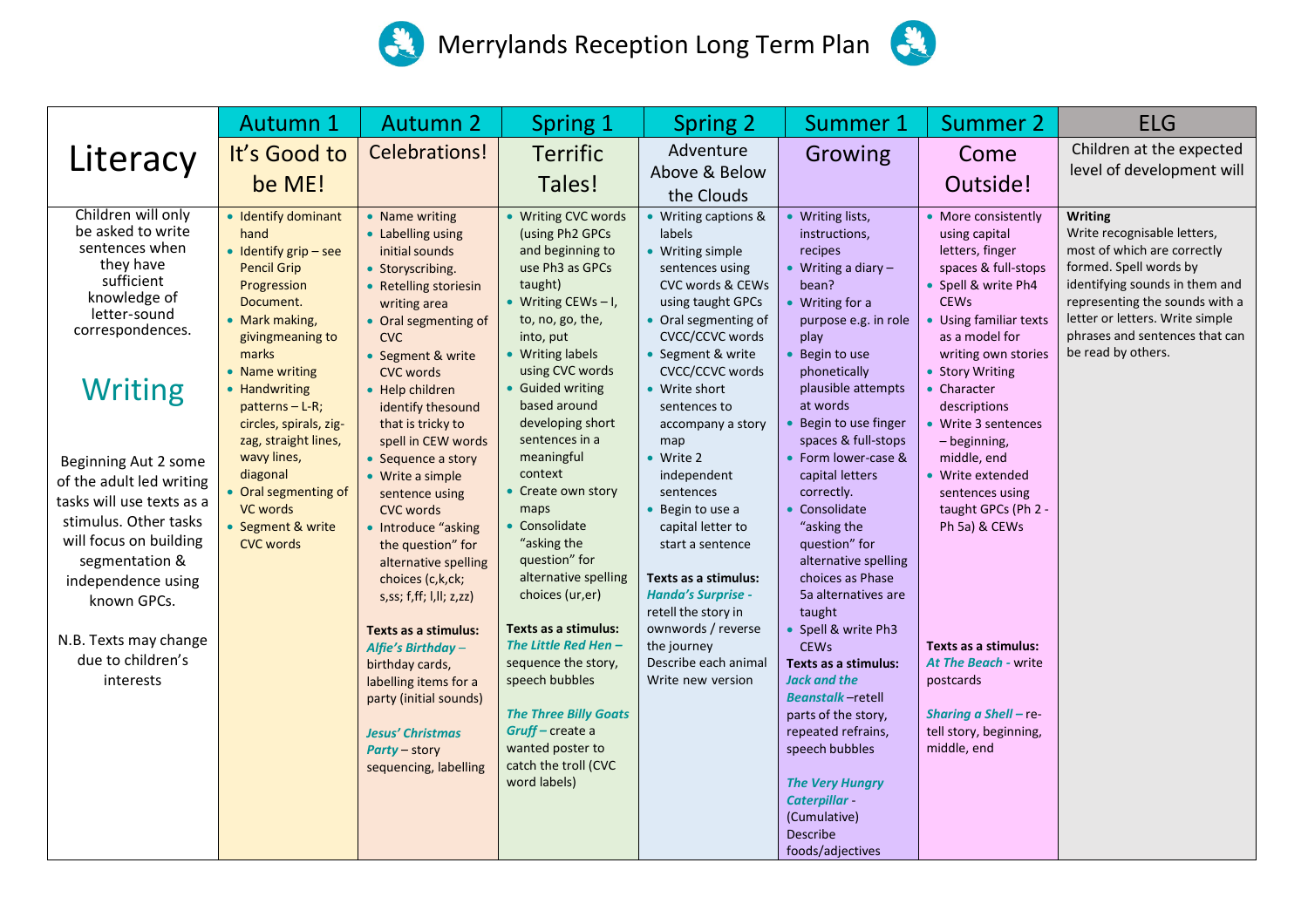

| <b>Maths</b>                                                                                                                                                                                                                                                                                                                                                                                                                                                                                                                                                                                                                                                                                                                                                                                                                                                                                                                                                                                                                                                                           | Autumn                                                                                                                                                                                                                                                                                                                                        | <b>Spring</b>                                                                                                                                                                                                                                                                                                                                                     | Summer                                                                                                                                                                                                                                                                                  | <b>ELG</b>                                                                                                                                                                                                                                                                                                                                                                                                                                                                                                                                                                                                                               |  |  |  |  |  |
|----------------------------------------------------------------------------------------------------------------------------------------------------------------------------------------------------------------------------------------------------------------------------------------------------------------------------------------------------------------------------------------------------------------------------------------------------------------------------------------------------------------------------------------------------------------------------------------------------------------------------------------------------------------------------------------------------------------------------------------------------------------------------------------------------------------------------------------------------------------------------------------------------------------------------------------------------------------------------------------------------------------------------------------------------------------------------------------|-----------------------------------------------------------------------------------------------------------------------------------------------------------------------------------------------------------------------------------------------------------------------------------------------------------------------------------------------|-------------------------------------------------------------------------------------------------------------------------------------------------------------------------------------------------------------------------------------------------------------------------------------------------------------------------------------------------------------------|-----------------------------------------------------------------------------------------------------------------------------------------------------------------------------------------------------------------------------------------------------------------------------------------|------------------------------------------------------------------------------------------------------------------------------------------------------------------------------------------------------------------------------------------------------------------------------------------------------------------------------------------------------------------------------------------------------------------------------------------------------------------------------------------------------------------------------------------------------------------------------------------------------------------------------------------|--|--|--|--|--|
| Developing a strong grounding in number is essential so that all children develop the necessary building blocks to excel mathematically. Children should be able to count confidently, develop a deep understanding<br>of the numbers to 10, the relationships between them and the patterns within those numbers. By providing frequent and varied opportunities to build and apply this understanding - such as using<br>manipulatives, including small pebbles and tens frames for organising counting - children will develop a secure base of knowledge and vocabulary from which mastery of mathematics is built. In addition, it is<br>important that the curriculum includes rich opportunities for children to develop their spatial reasoning skills across all areas of mathematics including shape, space, and measures. It is important that children<br>develop positive attitudes and interests in mathematics, look for patterns and relationships, spot connections, 'have a go', talk to adults and peers about what they notice and not be afraid to make mistakes. |                                                                                                                                                                                                                                                                                                                                               |                                                                                                                                                                                                                                                                                                                                                                   |                                                                                                                                                                                                                                                                                         |                                                                                                                                                                                                                                                                                                                                                                                                                                                                                                                                                                                                                                          |  |  |  |  |  |
|                                                                                                                                                                                                                                                                                                                                                                                                                                                                                                                                                                                                                                                                                                                                                                                                                                                                                                                                                                                                                                                                                        | Counting, sorting, matching,<br>comparing, representing, and<br>composing numbers from 0-5.<br>Bonds to 5<br><b>Number formation</b><br>Compare size, mass, and<br>$\bullet$<br>capacity<br><b>Positional language</b><br><b>Time</b><br>$\bullet$<br>Circles, triangles, and shapes<br>with 4 sides<br><b>Exploring pattern</b><br>$\bullet$ | Recap 0-5 comparing and<br>composition<br>Counting, sorting, matching,<br>$\bullet$<br>comparing, representing, and<br>composing numbers from 6-10.<br>Bonds to 10<br>$\bullet$<br>Combining two groups<br>$\bullet$<br>Number formation<br>$\bullet$<br>Compare mass, capacity,<br>length, and height<br>3D shapes<br>$\bullet$<br>Patterns<br>Time<br>$\bullet$ | Adding and taking away,<br>doubling, sharing, and<br>grouping to 10<br>Evens and odds<br>$\bullet$<br><b>Building and counting</b><br>$\bullet$<br>numbers beyond 10<br>Problem solving within 10<br>Spatial reasoning - build,<br>match, rotate, manipulate,<br>compose, and decompose | Children at the expected<br>level of development will:<br><b>Number</b><br>Have a deep understanding of<br>number to 10, including the<br>composition of each number.<br>Subitise (recognise quantities<br>without counting) up to 5.<br>Automatically recall (without<br>reference to rhymes, counting<br>or other aids) number bonds up<br>to 5 (including subtraction facts)<br>and some number bonds to 10,<br>including double facts.<br><b>Numerical Patterns</b><br>Verbally count beyond 20,<br>recognising the pattern of the<br>counting system. Compare<br>quantities up to 10 in different<br>contexts, recognising when one |  |  |  |  |  |
| <b>Possible supporting</b><br>resources                                                                                                                                                                                                                                                                                                                                                                                                                                                                                                                                                                                                                                                                                                                                                                                                                                                                                                                                                                                                                                                | <b>Numberblocks Series 1/3</b><br><b>Numberblocks songs</b><br>Anno's Counting Book $-0.5$<br>Ten Black Dots (first half)<br>Counting in the Sea<br>My Mum and Dad Make Me Laugh<br><b>Blue Chameleon</b>                                                                                                                                     | Numberblocks Series 2/3/5<br>Numberblocks songs<br>Anno's Counting Book - 6-10<br>Ten Black Dots (second half)<br>Counting in the Sea<br>Ten Little Monsters/Robots<br>Ten Little Fingers and Ten Little<br><b>Toes Balancing Act</b><br>Count Worm                                                                                                               | Numberblocks Series 3/4/5<br>Anno's Counting Book - 11-12<br>Mr Gumpy's Outing<br>How Many Legs?<br><b>Press Here</b><br>The Hungry Caterpillar                                                                                                                                         | quantity is greater than, less<br>than or the same as the other<br>quantity. Explore and represent<br>patterns within numbers up to<br>10, including evens and odds,<br>double facts and how quantities<br>can be distributed equally.                                                                                                                                                                                                                                                                                                                                                                                                   |  |  |  |  |  |

| Understanding   Autumn 1 |  | Autumn 2 | Spring | spring | Summer | Summer |  |
|--------------------------|--|----------|--------|--------|--------|--------|--|
|--------------------------|--|----------|--------|--------|--------|--------|--|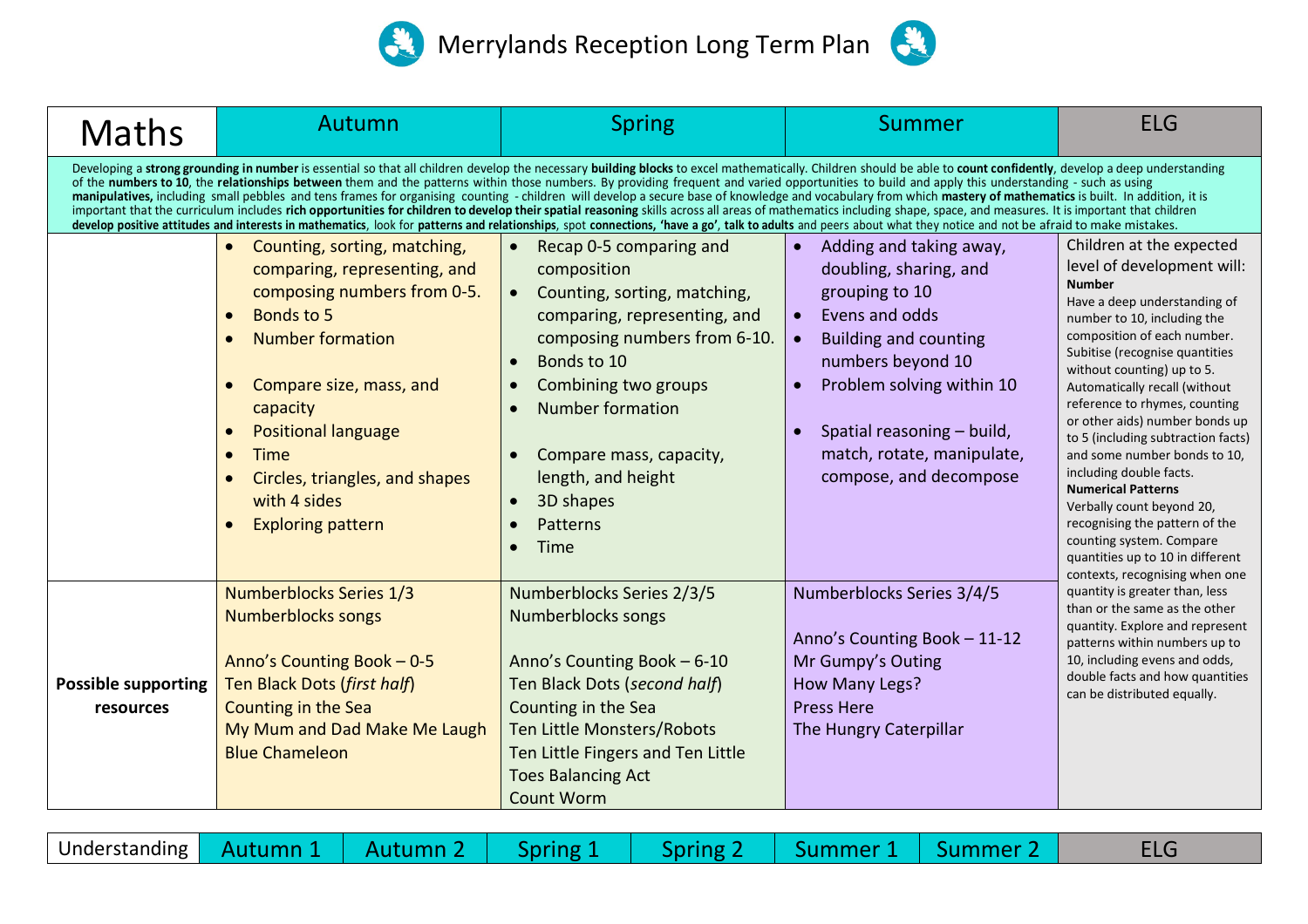



| the World | It's Good to<br>be ME!                                                                                                                                                                                                                                                                                                                                                                                                                                                                                     | Celebrations!                                                                                                                                                                                                                                                                                                                                                                          | <b>Terrific</b><br>Tales!                                                                                                                                                                                                                                                                                                                                                                                                 | Adventure Above<br>& Below the<br>Clouds                                                                                                                                                                                                                                                                                                                                                           | Growing                                                                                                                                                                                                                                                                                                                                                                                                      | Come<br>Outside!                                                                                                                                                                                                                                                                                                                                                                             | Children at the expected<br>level of development will:                                                                                                                                                                                                                                                                                                                                                                                                                                                                                                                                                                                                                                                                                                                                                                                                                                                                                                                                                                                                                                                                                                                                                                                                                                                                                                                                                                                                                     |
|-----------|------------------------------------------------------------------------------------------------------------------------------------------------------------------------------------------------------------------------------------------------------------------------------------------------------------------------------------------------------------------------------------------------------------------------------------------------------------------------------------------------------------|----------------------------------------------------------------------------------------------------------------------------------------------------------------------------------------------------------------------------------------------------------------------------------------------------------------------------------------------------------------------------------------|---------------------------------------------------------------------------------------------------------------------------------------------------------------------------------------------------------------------------------------------------------------------------------------------------------------------------------------------------------------------------------------------------------------------------|----------------------------------------------------------------------------------------------------------------------------------------------------------------------------------------------------------------------------------------------------------------------------------------------------------------------------------------------------------------------------------------------------|--------------------------------------------------------------------------------------------------------------------------------------------------------------------------------------------------------------------------------------------------------------------------------------------------------------------------------------------------------------------------------------------------------------|----------------------------------------------------------------------------------------------------------------------------------------------------------------------------------------------------------------------------------------------------------------------------------------------------------------------------------------------------------------------------------------------|----------------------------------------------------------------------------------------------------------------------------------------------------------------------------------------------------------------------------------------------------------------------------------------------------------------------------------------------------------------------------------------------------------------------------------------------------------------------------------------------------------------------------------------------------------------------------------------------------------------------------------------------------------------------------------------------------------------------------------------------------------------------------------------------------------------------------------------------------------------------------------------------------------------------------------------------------------------------------------------------------------------------------------------------------------------------------------------------------------------------------------------------------------------------------------------------------------------------------------------------------------------------------------------------------------------------------------------------------------------------------------------------------------------------------------------------------------------------------|
|           | familiarity with words that support understanding across domains. Enriching and widening children's vocabulary will support later reading comprehension.<br>• Identifying their<br>family - talking<br>about memories<br>and events;<br>Summer<br>scrapbooks<br>• Share stories about<br>families & discuss<br>differences<br>• Becoming familiar<br>with the classroom<br>environment<br>• Becoming familiar<br>with the outdoor<br>environment<br>• Identify seasonal<br>changes - Autumn<br><b>Walk</b> | • Discussions re.<br>celebrations and<br>that different<br>families & cultures<br>celebrate<br>differently<br>Focus on: Bonfire<br>Night, Diwali,<br>Remembrance Day,<br>St Andrew's Day,<br>Christmas<br>• Reception Nativity<br>Performance<br>• Talk about their<br>memories from<br>past celebrations -<br>birthdays,<br>Christmas etc<br>• Look at photos of<br>celebrations from | • Share versions of<br>fairy tales from<br>other cultures<br>• Share stories set in<br>the past and in<br>different countries<br>• Introduce children<br>to a range of<br>fictional characters<br>& creatures from<br>stories and to begin<br>to differentiate<br>these from real-life<br>people they know.<br>• Use The Jolly<br>Postman to draw<br>information from a<br>map<br>• Identify seasonal<br>changes - Winter | • Compare ways of<br>travelling now & in<br>the past<br>• Space - introduce<br>children to<br>significant figures<br>who have been to<br>space and begin to<br>understand that<br>these events<br>happened before<br>they wereborn<br>· Identify seasonal<br>changes - Spring<br>Walk<br>• Use Handa's<br>Surprise to focus on<br>another country<br>$\bullet$ Environments -<br>features of local | Planting & caring<br>for plants<br>• Where does our<br>food come from?<br>Healthy eating<br>• Gardening $-$<br><b>Reception Veg</b><br>Patch<br>Find out about<br>where in the<br>world different<br>foods are grown.<br>Discuss weather<br>/climate in<br>different<br>countries that<br>enable them to<br>grow particular<br>crops.<br>How have I<br>grown? Personal<br>timeline - baby-<br>toddler-child- | • Compare seasides<br>from the past and<br>today (Magic<br>Grandad?)<br>• Fossils $-$ what are<br>they? What can<br>we learn from<br>them?<br>• Learn about<br>what a<br>palaeontologist<br>is and how they<br>explore really<br>old artefacts.<br>• Introduce Mary<br>Anning as the<br>first female to<br>find a fossil.<br>· Identify seasonal<br>changes - Summer<br>Walk<br>• Materials: | Understanding the world involves guiding children to make sense of their physical world and their community. The frequency and range of children's personal experiences increases their knowledge and sense of<br>the world around them - from visiting parks, libraries, and museums to meeting important members of society such as police officers, nurses, and firefighters. In addition, listening to a broad selection of<br>stories, non-fiction, rhymes, and poems will fostertheir understanding of our culturally, socially, technologically, and ecologically diverse world. As well as building important knowledge, this extends their<br>Past & Present<br>Talk about the lives of the people<br>around them & their roles in society.<br>Know some similarities &<br>differences between things in the<br>past & now, drawing on their<br>experiences & what has been read<br>in class. Understand the past<br>through settings, characters &<br>events encountered in books read in<br>class and storytelling.<br>People, Culture & Communities<br>Describe their immediate<br>environment using knowledge from<br>observation, discussion, stories,<br>non-fiction texts & maps. Know<br>some similarities & differences<br>between different religious &<br>cultural communities in this country,<br>drawing on their experiences &<br>what has been read in class. Explain<br>some similarities & differences<br>between life in this country & life in |
|           |                                                                                                                                                                                                                                                                                                                                                                                                                                                                                                            | the past $-$ discuss<br>similarities &<br>differences<br>World Map $-$<br>discuss Christmas<br>around the world                                                                                                                                                                                                                                                                        | Walk<br>• Find out about<br>what authors do &<br>learn about Hans<br><b>Christian Anderson</b><br>who wrote                                                                                                                                                                                                                                                                                                               | environment. Maps<br>of local area.<br>Comparing places<br>on Google Earth -<br>how are they<br>similar/different?<br>• Amelia Earhart                                                                                                                                                                                                                                                             | adult<br>What will I be<br>when I grow up?<br>Conservation<br>focus: David<br>Attenborough                                                                                                                                                                                                                                                                                                                   | Floating /<br>Sinking-boat<br>building Metallic<br>/ non- metallic<br>objects                                                                                                                                                                                                                                                                                                                | other countries, drawing on<br>knowledge from stories, non-fiction<br>texts &, when appropriate, maps.<br><b>The Natural World</b><br>Explore the natural world around<br>them, making observations &<br>drawing pictures of animals &<br>plants. Know some similarities &<br>differences between the natural<br>world around them & contrasting<br>environments, drawing on their<br>experiences & what has been read<br>in class. Understand some important<br>processes & changes in the natural<br>world around them, including the<br>seasons & changing states of<br>matter.                                                                                                                                                                                                                                                                                                                                                                                                                                                                                                                                                                                                                                                                                                                                                                                                                                                                                         |